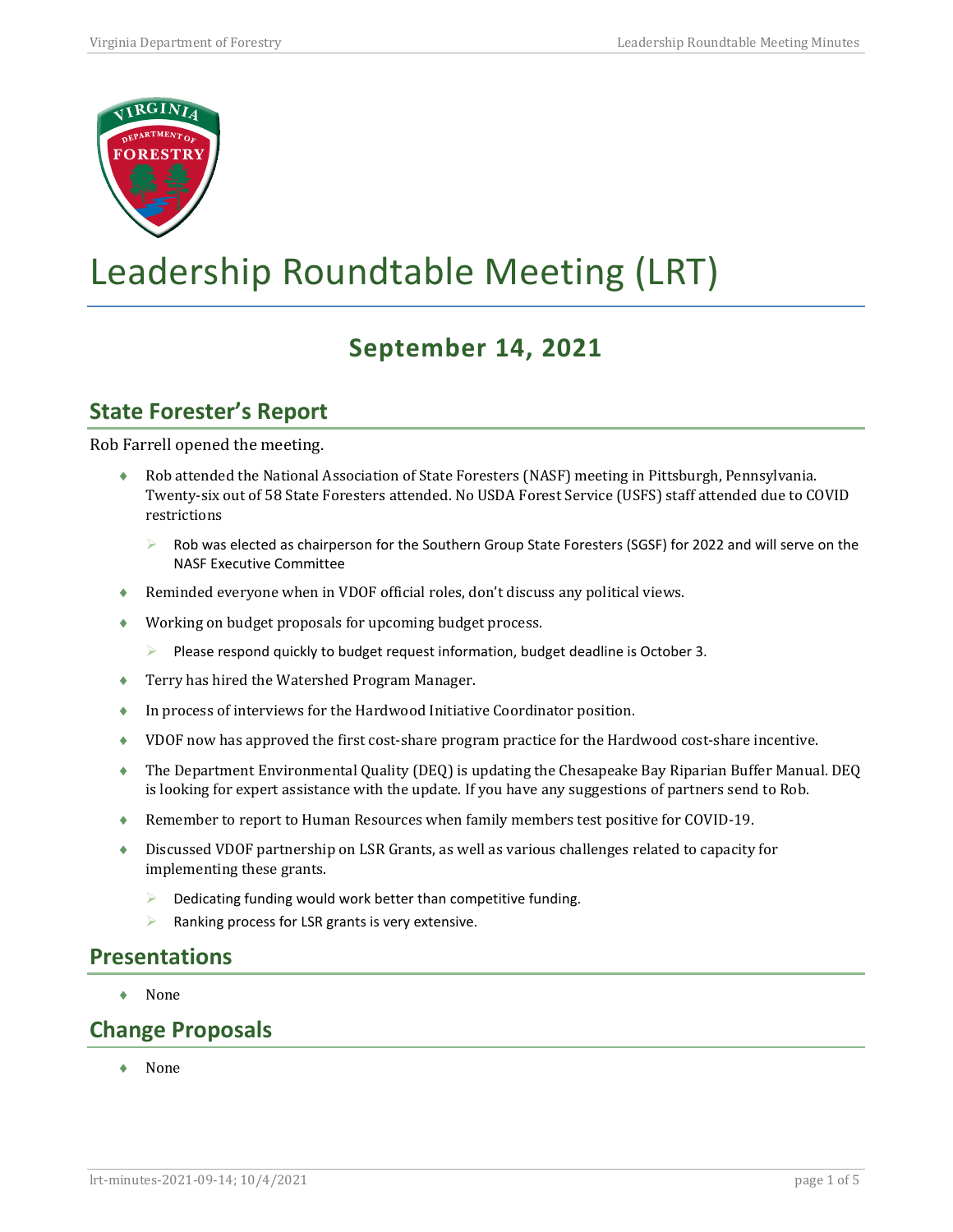## **Updates**

#### **Easement Monitoring Program and Land Owner Questionnaires**

- ♦ Sarah Parmelee (forestland conservation coordinator) reviewed the easement monitoring program and the land owner questionnaire survey.
	- $\triangleright$  Now using email to send out surveys. Current response rate is 97%.
	- $\triangleright$  Next year is a field monitoring year.
	- $\triangleright$  Putting together an annual easement newsletter to give land owners helpful information.

#### **Round Robin Updates**

## **Prevention Program (Fred Turck)**

- ♦ Virginia Certified Prescribed Burn Managers training course will be held virtual on September 21-24. Seventy-two individuals are registered to attend.
	- $\triangleright$  VDOF staff are required to fill out the taskbook.

## **Utilization and Markets (Sabina Dhungana)**

- ♦ The first meeting of the Statewide Utilization Team (SWUT) was on September 1.
	- The SWUT consists of members from partner associations; Virginia Tech, industry, and sister agencies that are all engaged in the forest products industry.
	- $\triangleright$  This new group is assembled to help the Utilization and Marketing Program focus future projects, grants and possibilities.

## **Public Information (Michelle Stoll)**

- ♦ Cory Swift has been hired for the Public Information Specialist position and will start on September 27.
- ♦ Shared Stewardship Agreement signing and dedication of the Green Pastures will be September 24 near Douthat State Park.
- ◆ September 25 is Public Lands Day.
- ♦ Ribbon cutting for Charlotte State Forest will be October 19.
- ♦ Michelle is the SGSF communications liaison for Forest and Inventory Analysis (FIA).
- ♦ Please remember to logon to the VDOF intranet and set up your password. If you have any problems please contact Janet Muncy.
- ♦ Please be mindful of what you post on your personal social pages. Comments can reflect on the agency.
- ♦ When working on projects, remember to share with the LRT group at the beginning of project. Collaboration can be very helpful in sharing resources and smooth transitions.

## **State Lands (Ed Stoots)**

- ♦ Closing on the Charlotte State Forest is on track for October 6.
- Working on Stanley Phase III which will be an additional 368 acres.

## **Administration (John Colligan)**

♦ Interviews are coming up for the Finance Director position. There arefive good candidates.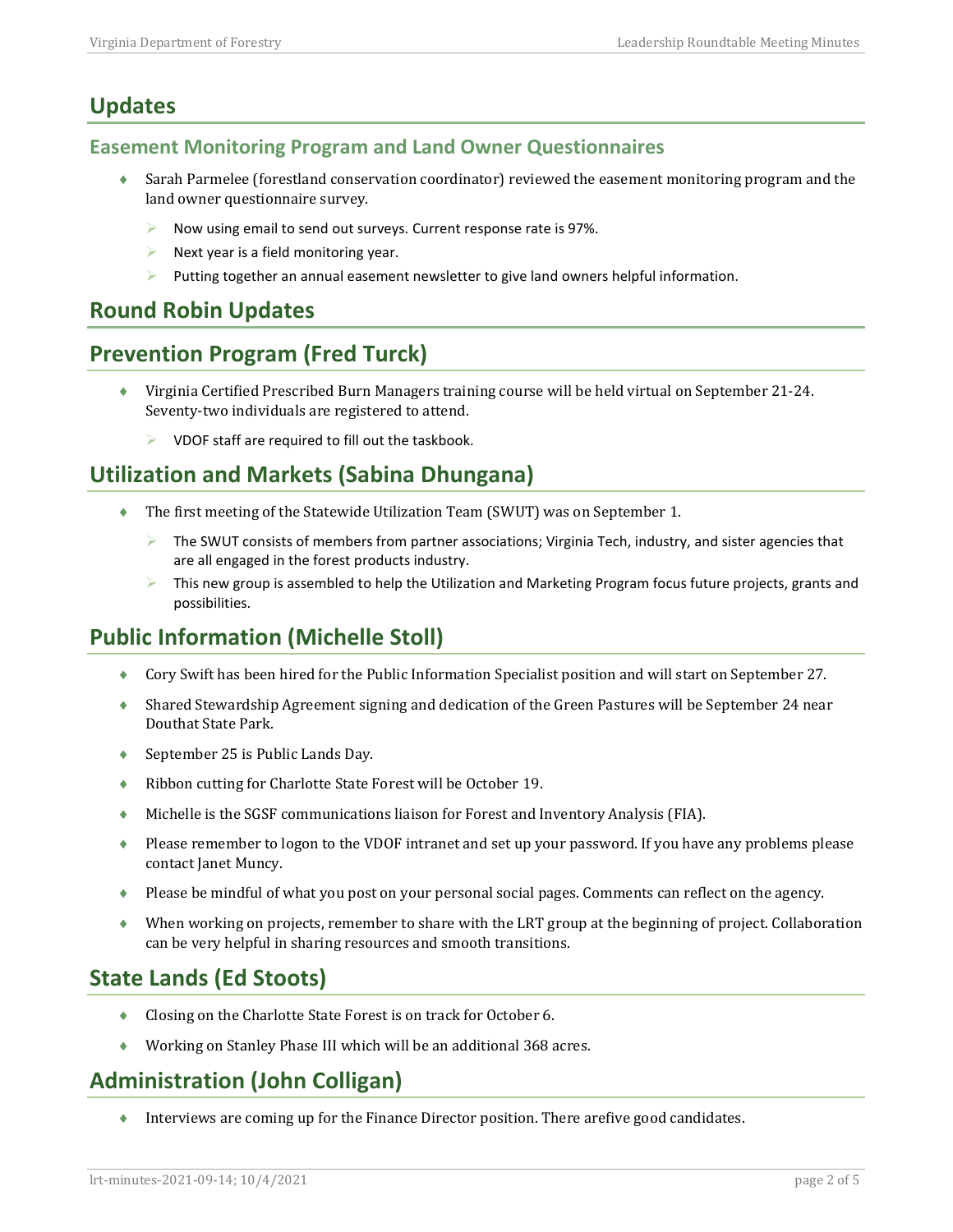- ♦ Cardinal project phase-I is beginning next week. VDOF is in phase-II which will begin in spring.
	- Training will begin in November. Information will be delivered in The Branch.
- ♦ IFRIS analysis is finished. In process of looking at available options.
- ♦ Help Desk position begins September 27. The position will help staff, work with VITA and setup computers.
- ♦ Budget decision packages are due on October 3.

## **Finance (Faye DiFazio)**

♦ Faye reviewed the special fund cash balances for the 2021 year.

## **Water Quality (Matt Poirot)**

- ♦ Timber harvesting is down 10% for the year.
- ♦ Getting the word out about the Pandemic Assistance for Timber Harvesters and Haulers Program.
	- Information is on the VDOF website.
- ♦ Timber hauling is a challenge with lack of qualified drivers.

#### **Eastern Region (Bryant Bays)**

- $\blacklozenge$  Working on filling vacancies.
- ♦ A tractor and Incident Management Team (IMT) training will be held on September 28

#### **Senior Area Forester Representative (Jeremey Falkenau)**

♦ Holding a pre-LRT meeting with the Senior Area Foresters to discuss any issues or ideas to bring forward to the LRT meeting.

#### **Fire and Emergency Response (John Miller)**

- ♦ Virginia Certified Prescribed Burn Managers Training Course September 21-24.
- ♦ First Responder Virginia Conference September 22-24 at Virginia Beach.
- ♦ Honor Guard meeting on October 20 in New Kent.
- ♦ Looking into getting an exception for dozers on the new John Deer emissions.
- ♦ Headquarters IMT training rotation has changed, will be sending out a new list.
- ♦ Pack test is back to a normal basis at this time.
- Two full-timers are out west.

## **Western Region (Chris Thompson)**

- ♦ Seeing an increased issue with coil packs failing in the new Ford trucks.
- ♦ Setting up interviews for mechanic vacancy. Have three forest technician positions opening.
- ♦ Mountain Valley and Shenandoah work areas worked together and did a basic dozer class for new employees.

## **Central Region (Robbie Talbert)**

♦ Kinner Ingram has accepted a lateral transfer to the Rappahannock work area starting September 27.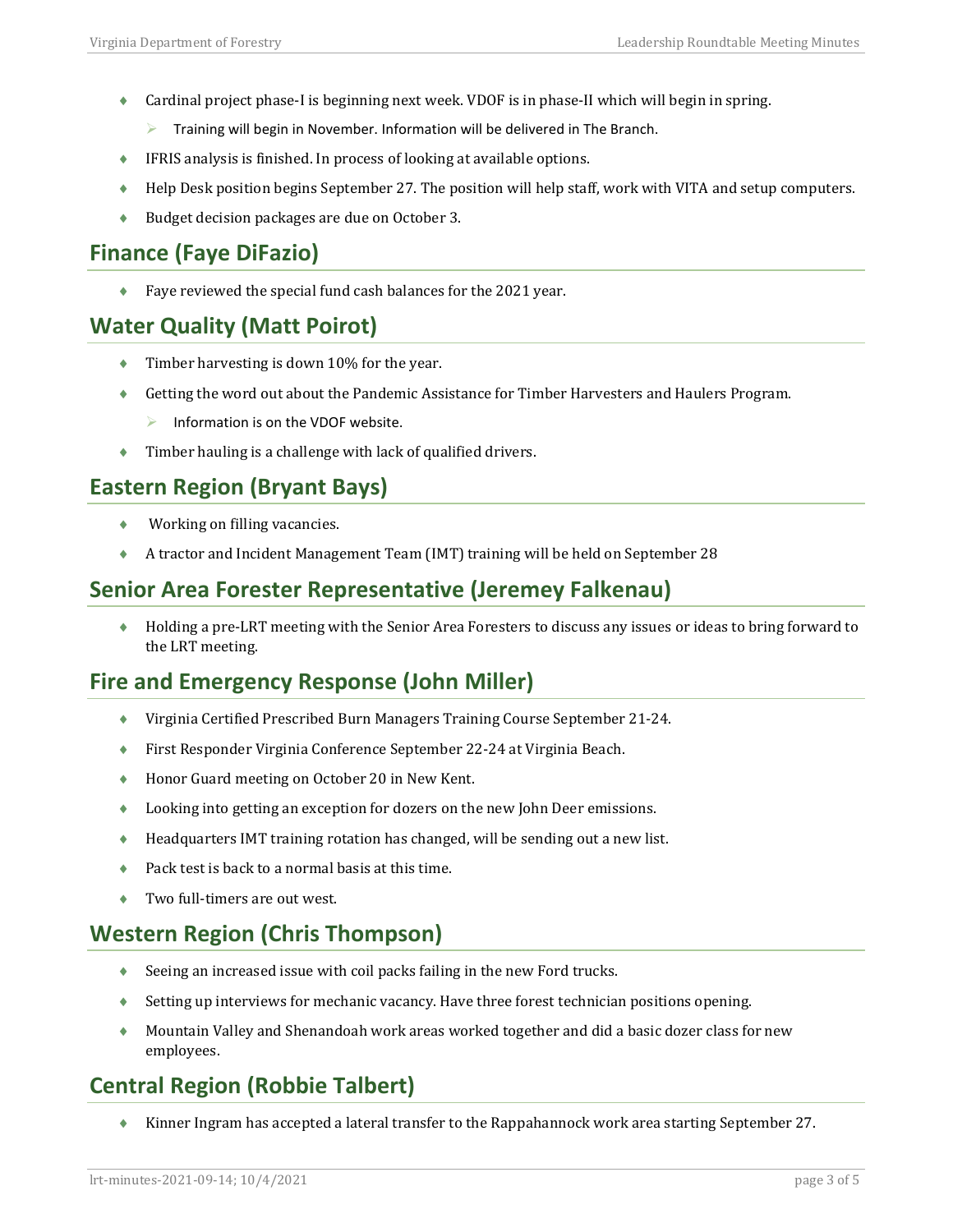- ♦ Russell Schmidt, forest technician in the Heartland work area, and Connor Goolsby, natural resource specialist in the Shenandoah work area, will start September 27.
- $\blacklozenge$  Three current vacancies open.
- ♦ One-third of Central Region employees have less than one year of experience.
- ♦ Kellie Walker, a student at Southside Virginia Community College.has been selected for a short-term internship opportunity with VDOF and the Black Family Land Trust
- Central Region regional meeting is October 6.

#### **Website (Janet Muncy)**

- ♦ The Seedling Price Guide has been updated, printed and posted on the website.
- ♦ Topic sheets on Laurel Wilt Disease and Lantern Fly Information are complete.
- ♦ If you have information that needs to get out, let Public Information know as soon as possible and they can make a plan to get it on the website and social media.
- ♦ Eastern Region State Forest maps have been put out on the website and are in a downloadable format.
- ♦ Acorn collection has begun.
- ♦ 2022 calendar should go to print within the next week. Should be available late October.
- ♦ Working on the State Forest Report.
- ♦ Please fill out new employee forms and summit to IFRIS help to get them on the intranet and their logon to the intranet.
- ♦ Remember to submit calendar events on the intranet.

#### **Forest Resource Management (Dean Cumbia)**

- ♦ Hardware Initiative training September 21-23 at Holiday Lake.
- ♦ Reforestation Timberland (RT) 50<sup>th</sup> Anniversary celebration will be at the Virginia Forestry Association Summit September 30.
- ♦ Forest Inventory Analysis (FIA) completed 92% of panel plots. Continuing to measure urban panel plots.
- ♦ Two FIA wage employees have completed their certifications.

## **Forest Health (Dean Cumbia for Lori Chamberlin)**

♦ Laurel Wilt disease has been confirmed in Virginia.

#### **Forestland Conservation (Karl Didier)**

- ♦ Working on several land acquisition projects to close by end-of-year.
- ♦ Plan to close seven different easements by end-of year.
- ♦ Generation Next land owner training program is being held virtually. Next year the training will be inperson sessions.
- ♦ Planning to have a Generation Next training program for field staff next year in February. This will teach staff how to talk to landowners about the Generation Next program.